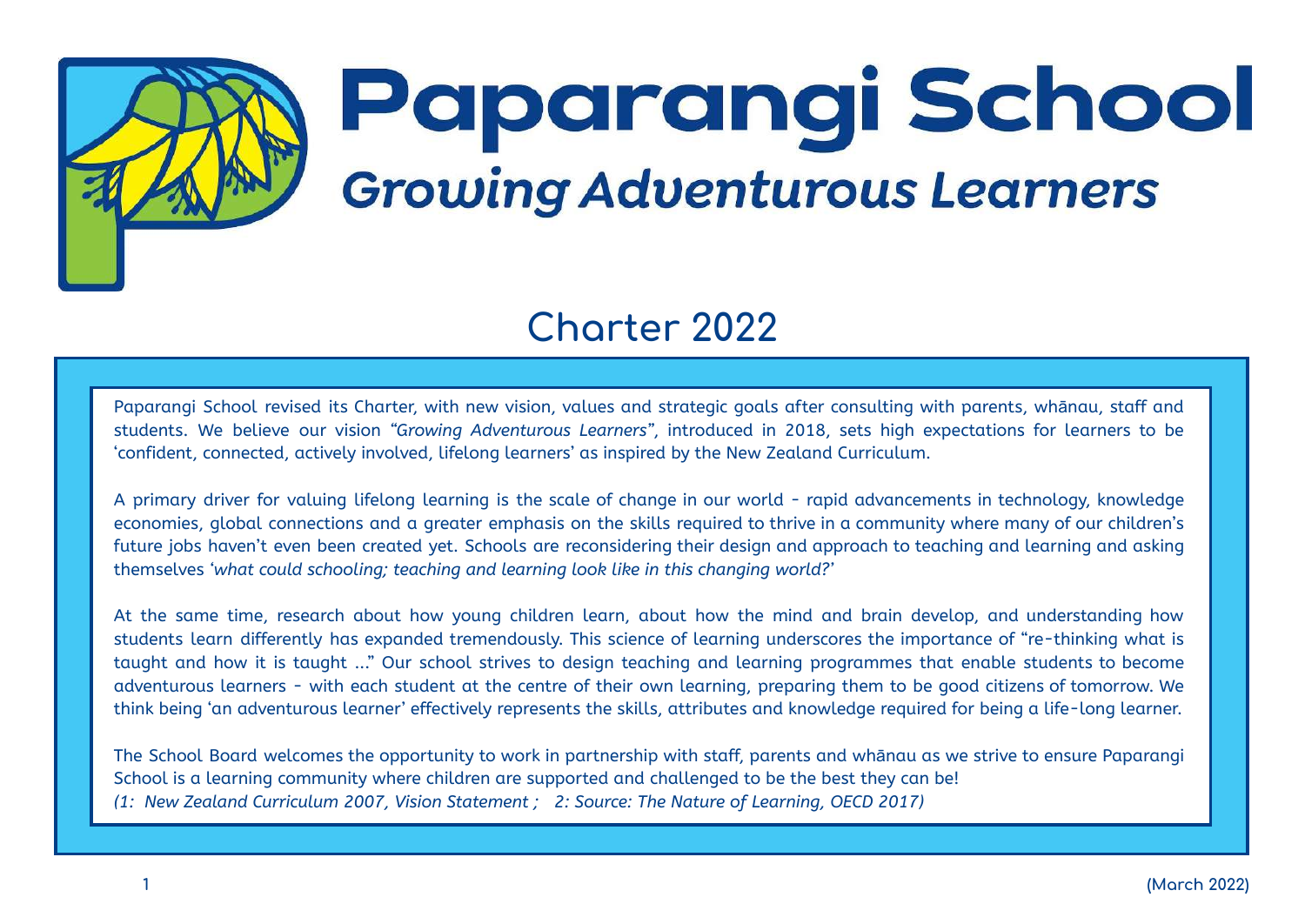#### **School Profile**

Paparangi School is a contributing state primary. Established in 1968 we are located in an established North Wellington suburb ten minutes drive from Wellington Central. We are situated in park-like surroundings with two playing fields and plenty of outdoor spaces to explore. In addition, playgrounds are located in both the Junior and Senior areas and we have a large loose parts free-play space called 'Adventure Zone' .

In recent years the school has experienced an increase in student enrolments, with an expected roll of 250 children this year. This can be attributed to the standing the school has in the community, the impact of enrolment schemes across all local primary schools and nearby housing developments. With growth in our enrolments, our school profile is changing too - New Zealand European (44%), Asian (19%), Māori (16.5%), Indian (7.5%), Pasifika (4%) and the remaining 9% of students coming from more than ten other ethnic groups.

Our school values were introduced in 2019 as a result of becoming a 'Positive Behaviour for Learning' School (PB4L). Grit, Respect, Others and Wonder (GROW) are encouraged, modelled and explored through school wide programmes and incentives which promote positive behaviour. Friendly and welcoming behaviour is acknowledged and senior students are encouraged to be role models for younger students. Our aim is to foster a sense of community and love of learning in our students.

A special feature of Paparangi School is our focus on Environmental Education, with students encouraged to respect and care for our environment as part of participating and contributing to their school. We are recipients of two Bronze, a Silver and two Green/Gold Reflection Awards, achieving our most recent GreenGold award in 2020. We are very proud of these accomplishments, in recognition of the many enviro-projects our school has initiated and we continue to invest in this special feature of our school.

Staff and students teach and learn collaboratively in three teams across the school. Team teaching and collaborative approaches are implemented through a range of learning opportunities, beginning with Learning through Play to STEAM in the senior syndicate. We value our positive partnerships with the school community in all we do and are grateful for parents, whānau and caregivers who provide expertise, support and encouragement in a variety of ways: the School Board, Home and School Committee, helping in classrooms or volunteering for camp, trips and sports.







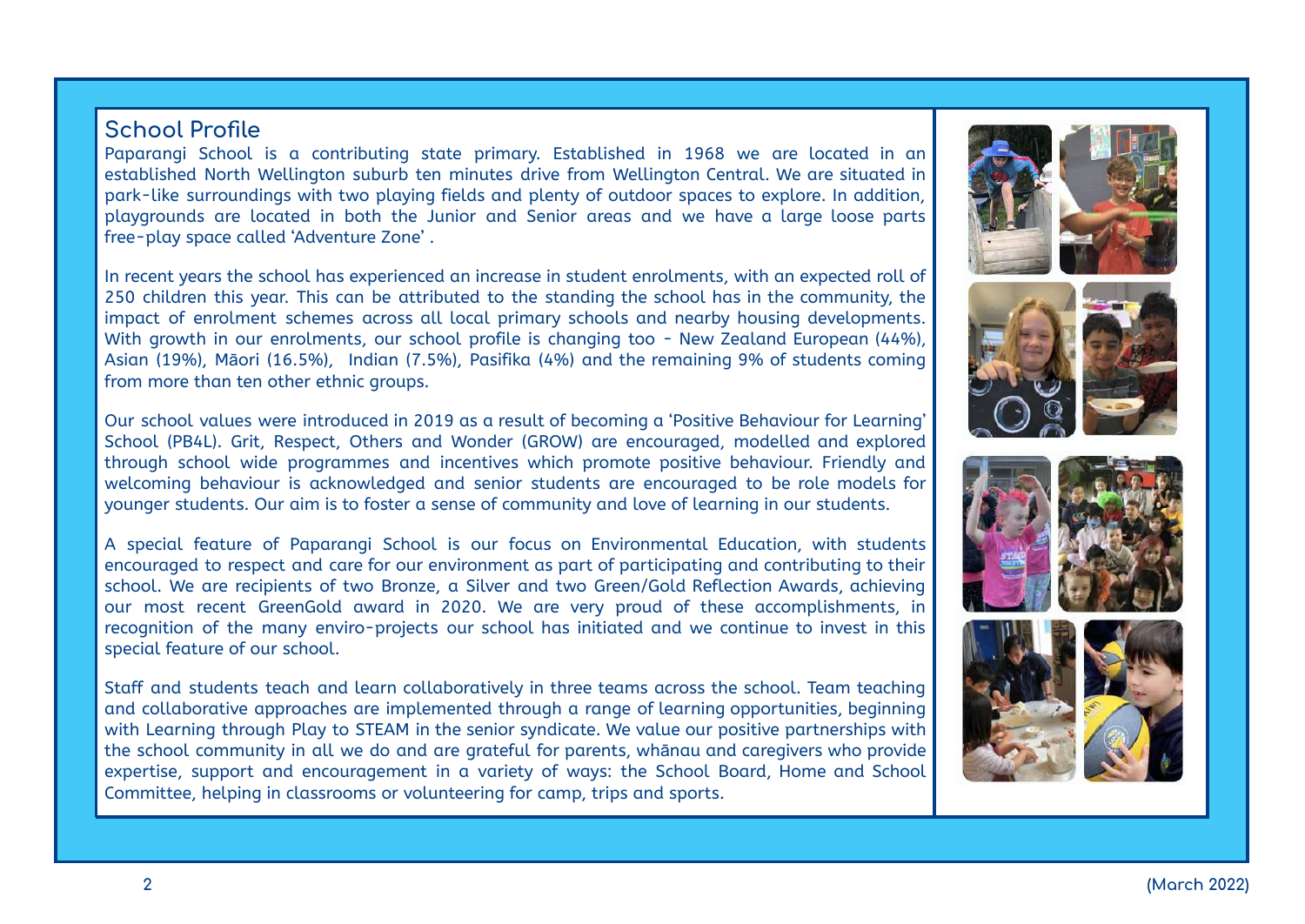#### This is our Vision

## **Growing Adventurous Learners** By

- Striving to be the best we can be
- Learning in a safe and stimulating environment
- Participating in challenging learning opportunities
- Making community connections
- Being curious about the world, innovative and creative

| Striving to be the best   | Learning in a safe and | Participating in challenging     | <b>Making community</b> | Being curious, innovative |
|---------------------------|------------------------|----------------------------------|-------------------------|---------------------------|
| we can be:                | stimulating            | learning opportunities:          | connections:            | and creative:             |
| <b>Staff and students</b> | environment:           | Our local curriculum is          | Our school maintains    | Our children leave our    |
| understand themselves     | Our environment is a   | responsive to the needs of       | cohesive pathways for   | school knowing how to     |
| as learners, teachers,    | well maintained, well  | learners, and delivers a range   | learning and enjoys     | learn, how to think and   |
| leaders; have a sense     | resourced Green-Gold   | of quality learning experiences. | positive relationships  | how to get along with     |
| of belonging and are      | Enviro-School.         | It is delivered by staff who     | with our community.     | others; and with a better |
| positive in their own     |                        | know their learners, hone their  |                         | understanding about the   |
| identity.                 |                        | craft and hold high              |                         | world around them.        |
|                           |                        | expectations.                    |                         |                           |
|                           |                        |                                  |                         |                           |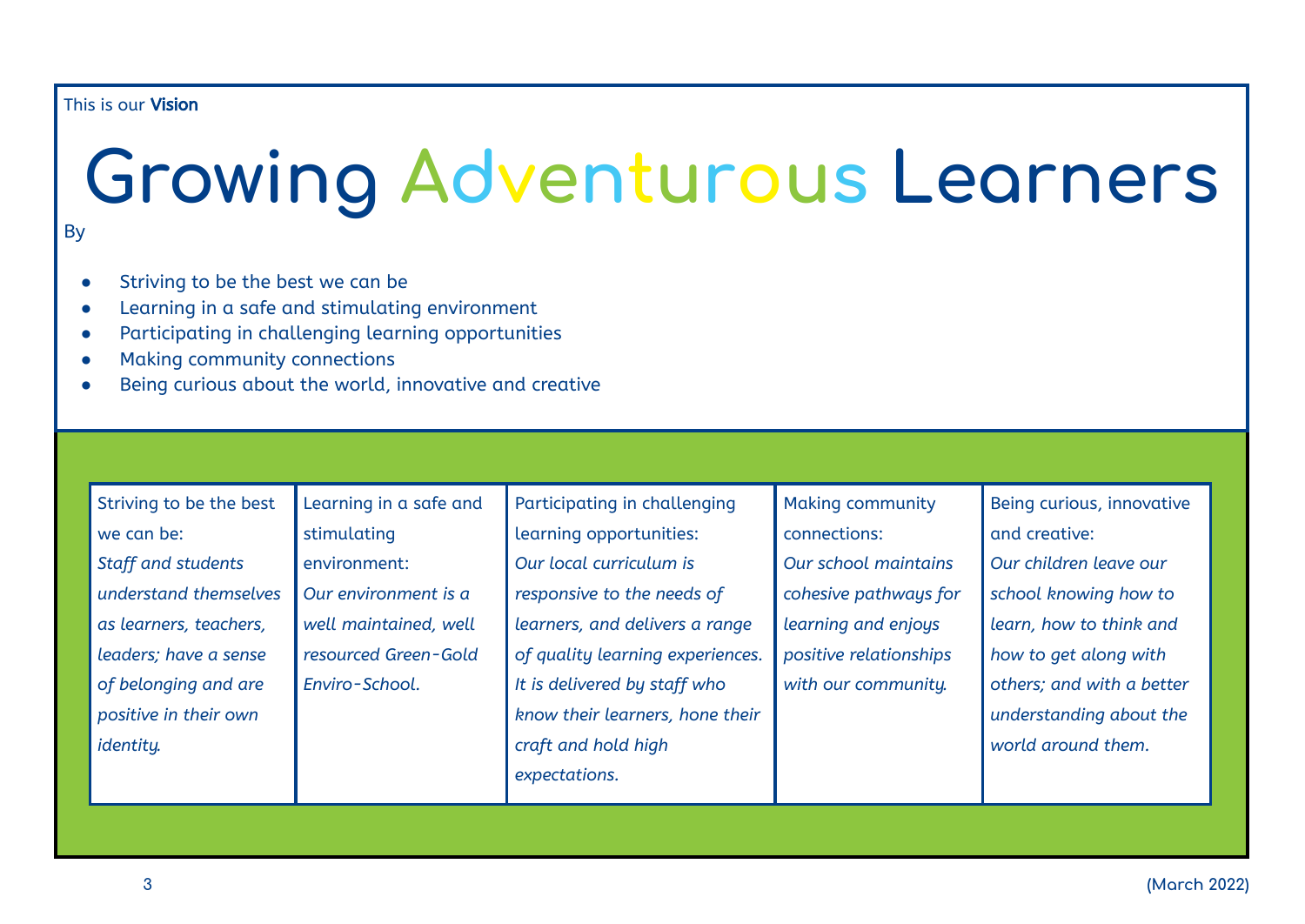

Adopted September 2019, as part of PB4L Framework (previous values: Courage, Perseverance, Respect, Responsibility and Community)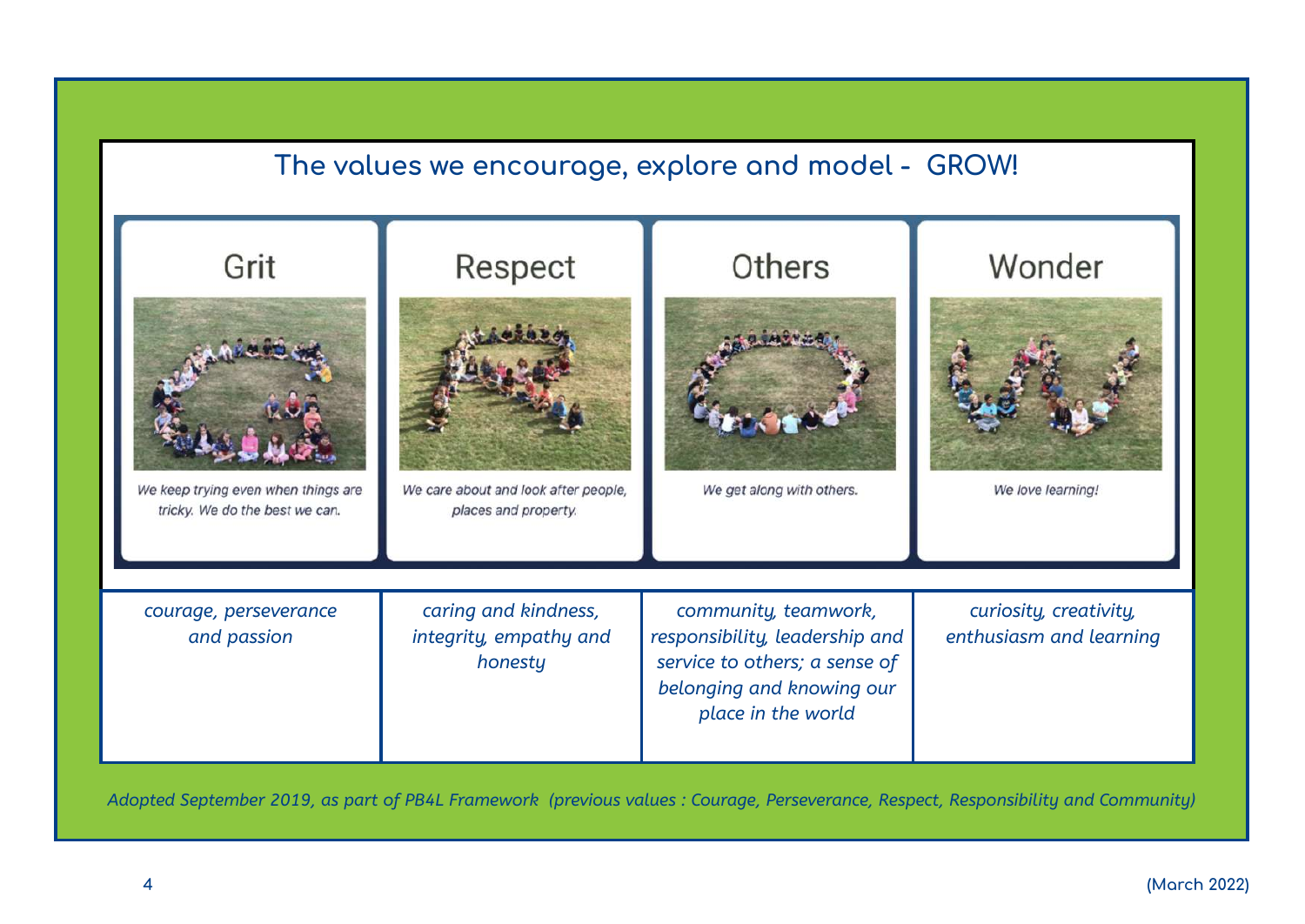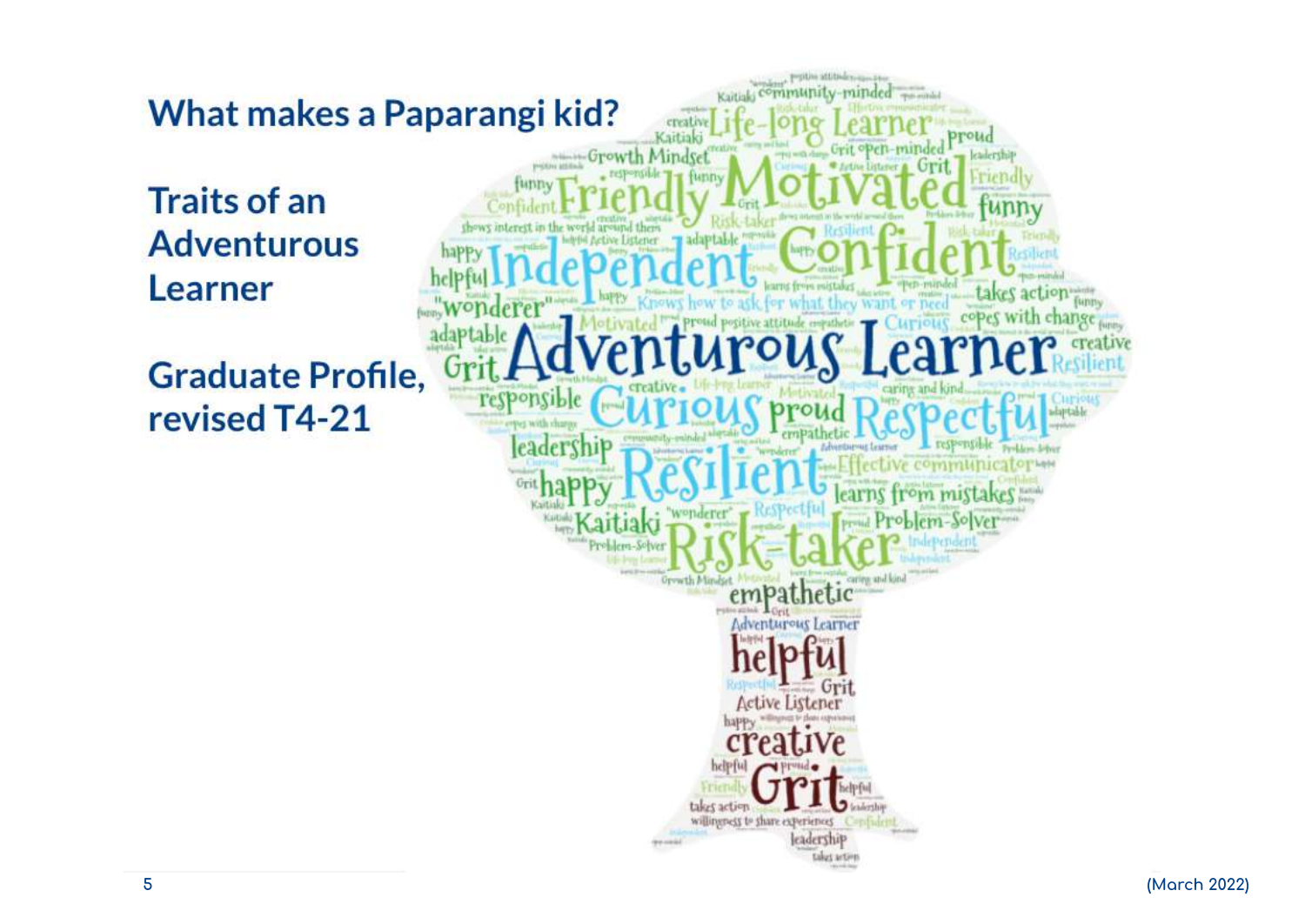| Understanding Adventurous Learning, *snippets from Staff Professional Development & discussions |                                                                                                                                                                                                                                                                                                                                                                                                                              |  |  |  |
|-------------------------------------------------------------------------------------------------|------------------------------------------------------------------------------------------------------------------------------------------------------------------------------------------------------------------------------------------------------------------------------------------------------------------------------------------------------------------------------------------------------------------------------|--|--|--|
| What is adventurous<br>learning?<br>(Beames and Browne 2016)                                    | $\star$ To take up challenges that will demand the best of our capabilities<br>$\star$ An activity that is enjoyable, but where the outcome is unknown<br>$\star$ An activity or experience that contains an element of risk or challenge<br>* Learning that involves new or daring methods or experiences                                                                                                                   |  |  |  |
| <b>Elements of</b><br>adventure<br>(Beames and Browne 2016)                                     | ★ Authenticity (keeping it real)<br>$\star$ Agency (learners have the power to shape what is learned and how it is learned)<br>★ Uncertainty (being willing to move away from rigid processes and find creative solutions)<br>* Mastery (developing applicable knowledge, skills and qualities)                                                                                                                              |  |  |  |
| Why be<br>adventurous?*                                                                         | $\star$ It's when you learn new stuff!<br>$\star$ Learn things you hadn't intended to learn, or realised were possible<br>★ Discover talents you didn't know you had<br>★ Feel uncomfortable but it's worth it<br>★ We realise we can do things we didn't think we could<br>★ New possibilities - it's making dreams come true!<br>$\star$ Gives you a buzz! It's where the magic happens!                                   |  |  |  |
| <b>Adventurous</b><br>learners are *                                                            | <b>Risk takers</b><br><b>Thinkers</b><br><b>Explorers</b><br><b>Motivators</b><br><b>Sharers</b><br><b>Creators</b>                                                                                                                                                                                                                                                                                                          |  |  |  |
| What will staff do<br>to grow adventurous<br>learners?*                                         | $\star$ Try new things and be out of our comfort zone<br>$\star$ Support others to have a go<br>$\star$ Know our teams and our learners well<br>$\star$ Be open to new ideas and suggestions from others<br>$\star$ Communicate effectively - our why, what and how<br>$\star$ Bring the key competencies and values to the fore of learning experiences<br>* Learn how to learn rather than simply focussing only on "what" |  |  |  |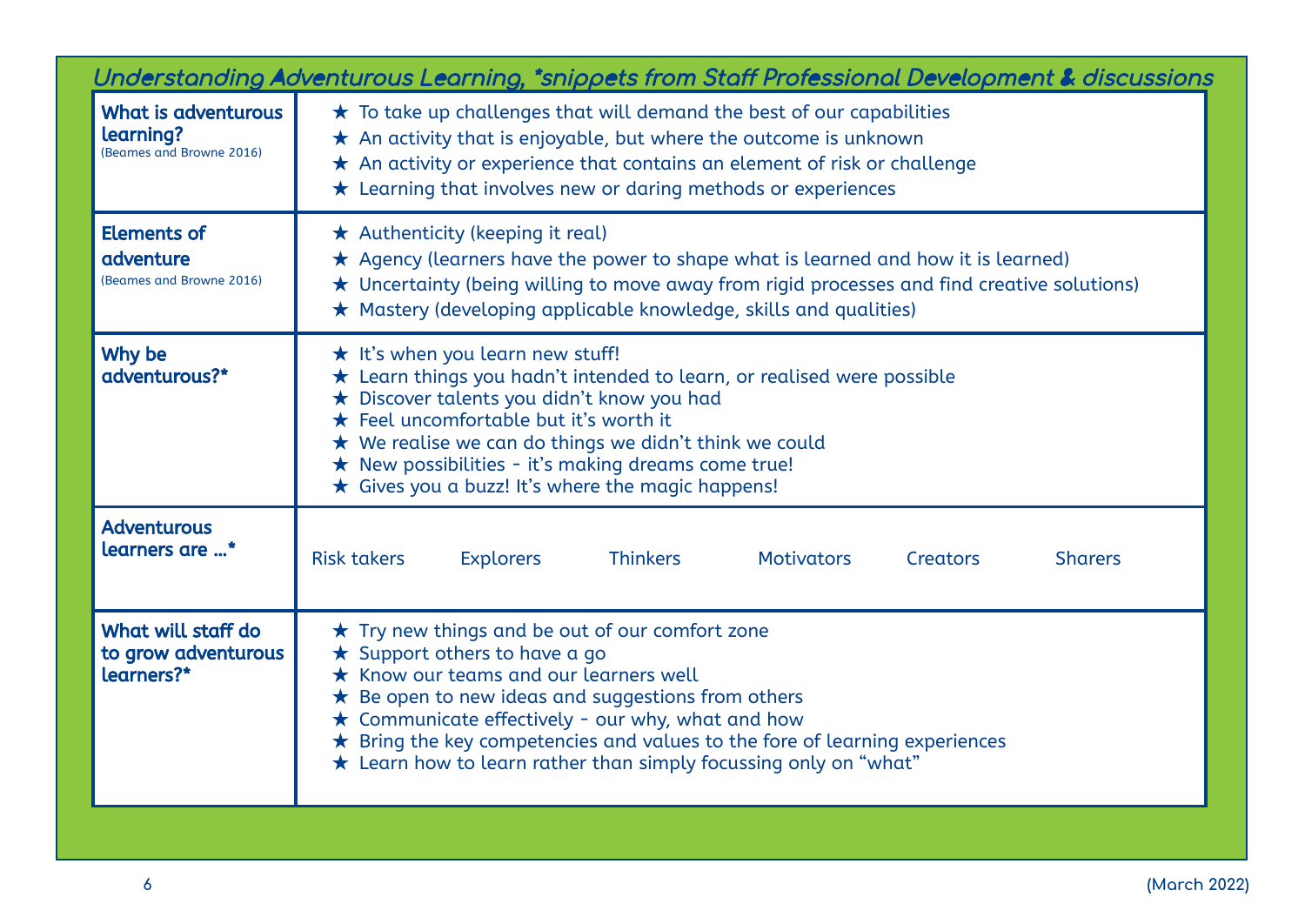## **Key Principles underpinning our Cultural Confidence**





## Te Tiriti o Waitangi

Paparangi School continues to develop a culturally responsive curriculum and embed practices that acknowledge, value and incorporate the principles of Te Tiriti o Waitangi.

## Local Iwi

Paparangi School will continue to develop reciprocal relationships with our local iwi. With their support and that of our whānau, our goal is for our Māori tamariki to have a positive place to stand at Paparangi School (turangawaewae) from where they can G.R.O.W a strong foundation of learning and cultural success and be recognised as adventurous learners.

## Our Curriculum

Our school's local curriculum will integrate Te Reo Māori and local tikanga, upholding the intentions of Ka Hikitia and the values of Tātaiako. Our curriculum will enable tamariki to experience and learn about the richness of our bicultural community, history and future.

## Cultural Diversity

At Paparangi School we celebrate and value the growing diversity of cultures within our learning community. We actively look for opportunities to weave these cultures, and the richness they offer, within our daily learning programmes, local curriculum and school wide activities.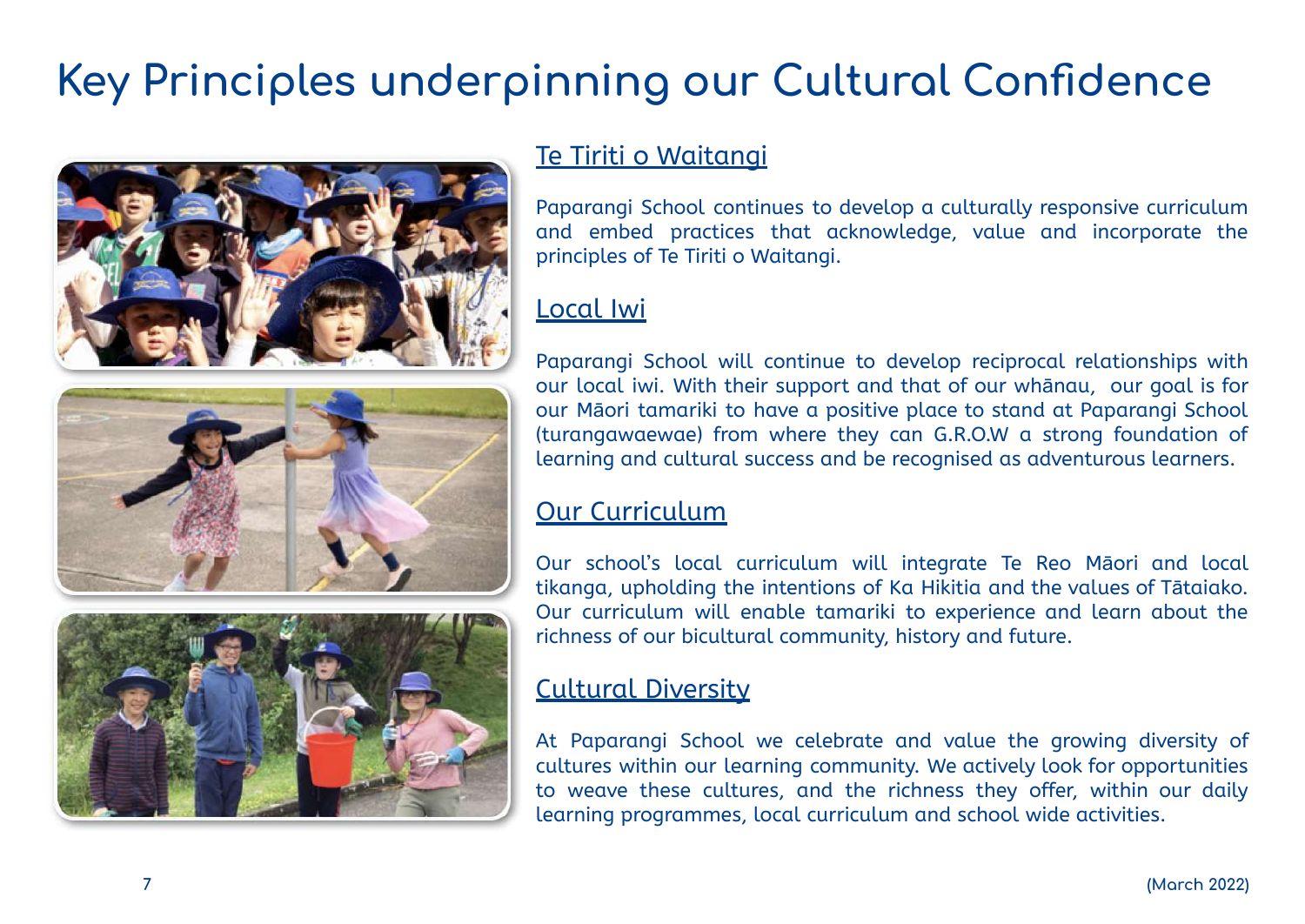## **School Objectives**

#### 1. Curriculum Delivery and Content

Teachers design programmes that provide students with opportunities to make progress and achieve successfully across each of the learning areas and the key competencies in accordance with the New Zealand Curriculum document. GROW School values are explored, modelled and encouraged across a range of contexts. Rich experiences are provided for our students in line with the intentions of our local curriculum. Learning areas are integrated and teaching is appropriate to the strengths and needs of individual students, with priority given to progress and achievement in literacy and numeracy.

#### 2. Student Progress and Assessment

Every student has their development monitored on an individual basis in order to base teaching on the identified strengths and needs of the learner. School-wide assessment and evaluations are carried out to measure the overall effectiveness of teaching and learning. Reporting to parents takes place in terms two and four, with teachers available to meet about a students' progress at other times of the year.

#### 3. Special Character

We were awarded our second Enviro-Schools Green-Gold Holistic Award in 2020. Students are provided with opportunities to be *Kaitiaki*, guardians of the environment; actively participating and contributing to maintaining and improving the quality of our environment, to understand how our actions make a difference to the world we live in. Another special feature of our school is the significance of play and the value that is placed on outdoor play through Adventure Zone, an outdoor free play space.

#### 4. Performance Management

An effective system of governance and management based on professional trust, collaboration and effective communication is maintained between the board, senior leaders and staff. Appropriate and ongoing staff development is provided for members of staff in relation to the school's priorities as indicated in the strategic plan and the annual goals. A Professional Growth Cycle is implemented, supporting teachers to be the best they can be, and to engage with professional learning in order to improve student outcomes and increase student achievement.

#### 5. Finance

Through careful management of funds, the Board allocates funds to reflect the school's priorities as indicated in the strategic plan and in accordance with the learning needs of the students and the goals of the school.

#### 6. Property

The Board maintains school grounds and buildings in order to ensure a safe and healthy, modern teaching and learning environment.

#### 7. Community

The school welcomes an open partnership of consultation and engagement with parents, caregivers, whānau, staff and the wider community. A friendly and supportive environment is fostered, with an active Home and School Committee in operation.

#### 8. Self Review

The Board evaluates the effectiveness and efficiency of its programmes and systems to ensure the needs of the school community are met, and that the school is working towards achieving its vision.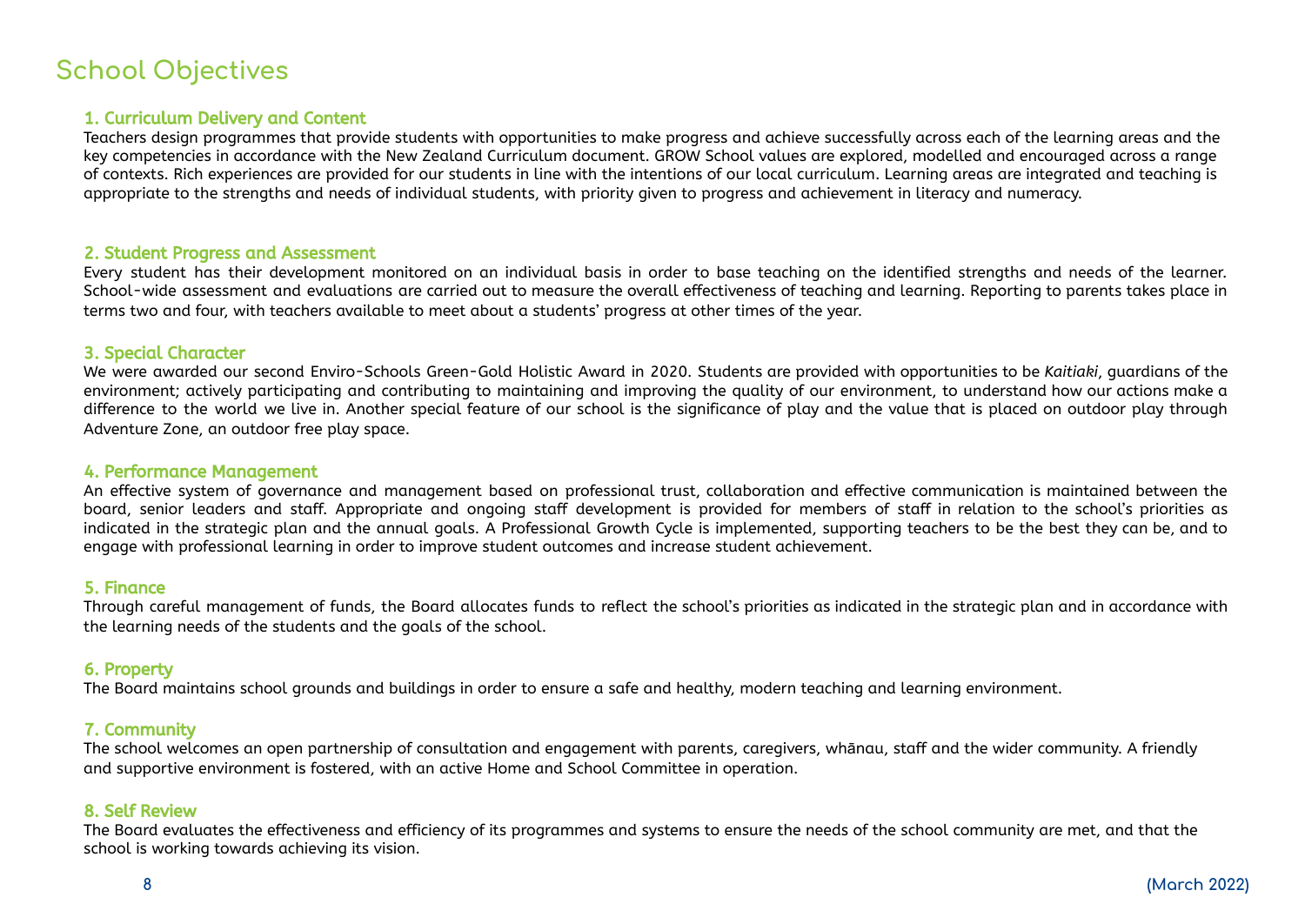### **Annual Improvement Cycle**

Paparangi School lodges a copy of the following planning and reporting documents with the Ministry of Education each year:

- Charter: Strategic Plan and Annual Goals
- Variance Report

### **Engagement and Consultation**

Paparangi School consults our community, including our Māori whānau, as part of our four year cycle of self-review. Engagement and consultation includes a variety of: *Staff, Professional Development Day, October 2021*

- Newsletters and Surveys
- Informal meetings and conversations
- Parent info sessions
- Assemblies and open days

## **Supporting Documentation**

- Paparangi School Policies and Procedures located on 'School Docs' website
- Paparangi School Annual Report and Budget
- 10 Year Maintenance Plan & 5 Year Property Plan

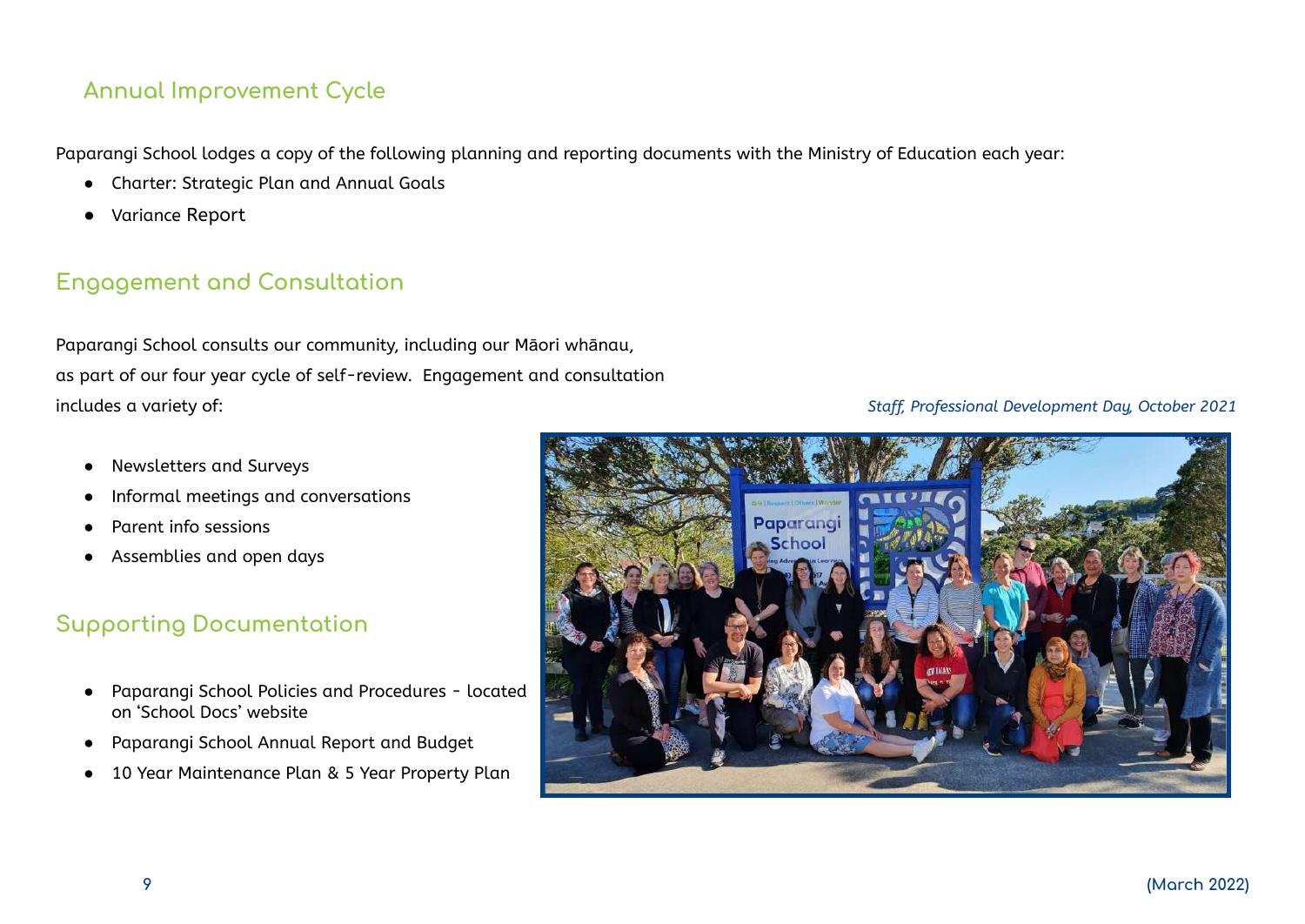

# Paparangi **School**

**Growing Adventurous Learners** 

## Introducing our school logo!

Our logo represents Paparangi School's special features.

Our school name is a combination of the names of the earth mother and sky father from the Māori creation myth - Papatūānuku and Ranginui (Papa and Rangi), so the green and blue represent this connection.

Paparangi was the first school in Wellington City to be a Green Gold Enviro School so the blue and green colours also strongly reflect our standing as guardians of the environment.

There are four Kowhai to represent our GROW Values - Grit, Respect, Others and Wonder and the enduring school colour 'yellow'.